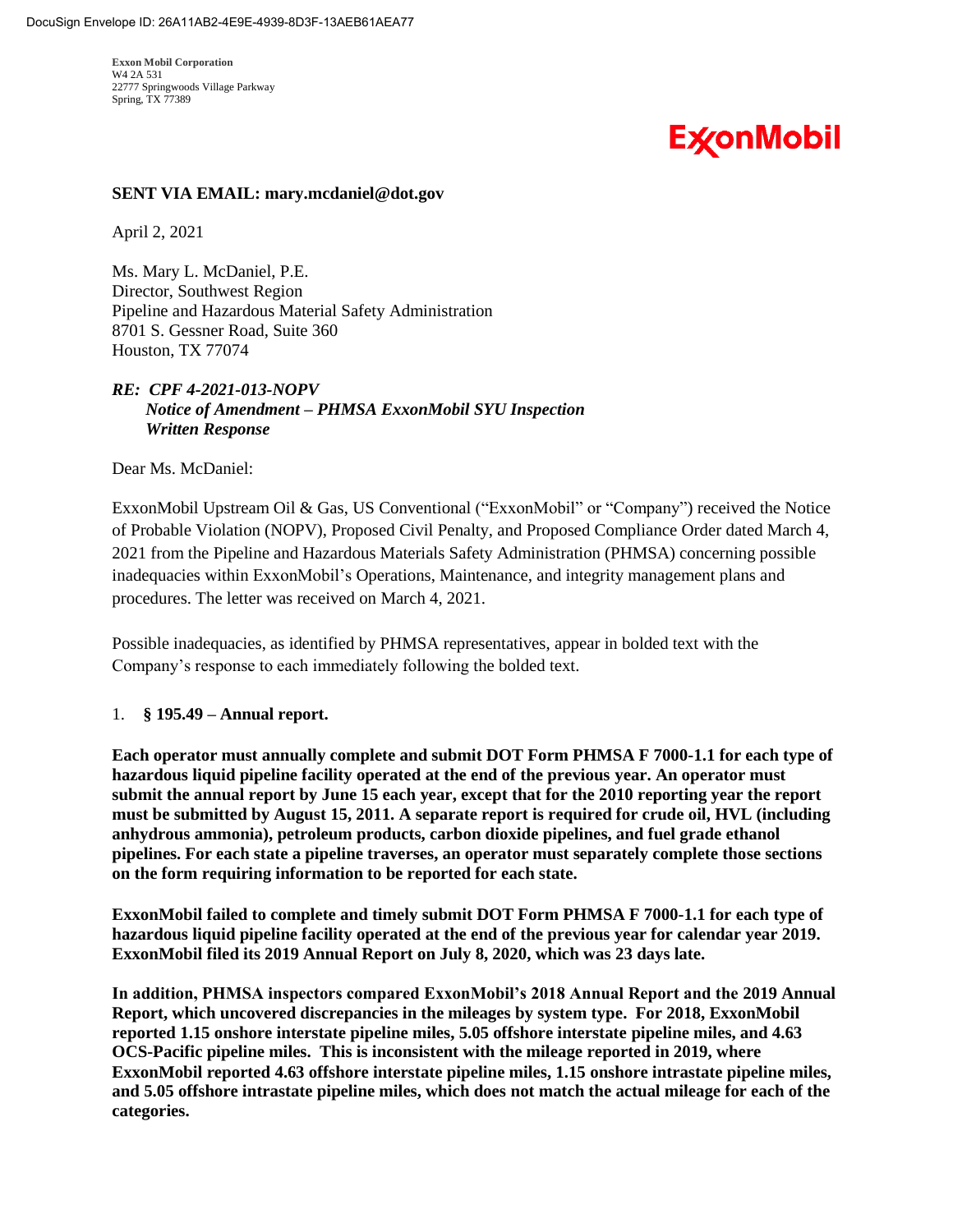ExxonMobil has already submitted a corrected 2019 Annual Supplemental Report to PHMSA.

ExxonMobil confirmed the mileages by system type submitted on the 2018 Annual Report following the subject inspection. ExxonMobil submitted a 2019 Annual Report (Supplemental) with the corrected mileages by system type on November 10, 2020 via the PMHSA portal. A copy of the 2019 Annual (Supplemental) report has been attached to this email.

#### 2. **§ 195.440 – Public awareness.**

**(a) …**

 **(c) The operator must follow the general program recommendations, including baseline and supplemental requirements of API RP 1162, unless the operator provides justification in its program or procedural manual as to why compliance with all or certain provisions of the recommended practice is not practicable and not necessary for safety.** 

**ExxonMobil failed to follow the general program recommendations of API RP 1162, "Public Awareness Programs for Pipeline Operators" for conducting effectiveness reviews of its Public Awareness Program as required by § 195.440(c). Specifically, ExxonMobil had not performed a review of its Public Awareness Program annually as required by API RP 1162, Section 8.3 Measuring Program Implementation, nor measured its program effectiveness every 4 years as required by API RP 1162, Section 8.4 Measuring Program Effectiveness. Additionally, ExxonMobil incorporates Section 8 of API RP 1162 into its Public Awareness Program.** 

**During the inspection, ExxonMobil was unable to provide documentation that it performed an effectiveness review nor provided a justification as to why compliance with these provisions of API RP 1162 were not practicable and not necessary for safety. Instead, ExxonMobil stated that the reason the effectiveness reviews were not performed for this pipeline was that RP stands for Recommended Practice and, therefore, ExxonMobil did not have to comply with a Recommended Practice. However, § 195.440(c) plainly states that an operator must follow the general program recommendations, including baseline and supplemental requirements of API RP 1162.** 

ExxonMobil is hereby providing an overview of its Public Awareness Program to demonstrate its compliance with API Recommended Practice (RP)  $1162 \, 1^{st}$  edition, in accordance with 49 CFR 195.3(b)(8). Specifically, a program evaluation and improvement is included in Section 11 of the Public Awareness Program.

ExxonMobil performs an annual program effectiveness review meeting the requirements in the API RP 1162 Program Effectiveness Review, which is to be conducted every 4 years. The goal of the evaluation process is to assure sufficient awareness by the affected public, emergency response and public officials, excavators, and other identified audiences and to identify adjustments to the program that will provide improved safety and awareness.

Each year, each work area develops an action plan for each pipeline system's Public Awareness Campaign in Form PA-3. The action plan includes planned messages and methods to contact affected public, emergency officials, local officials and excavators. Methods may include mailout of safety brochures and bounce-back cards with effectiveness questions, public liaison meetings, and newspaper ads. Following the execution of the action plan, the details of implementation are documented on Forms PA-4 and PA-5. Using Forms PA-4 and PA-5 and bounce-back cards for the previous program cycle, the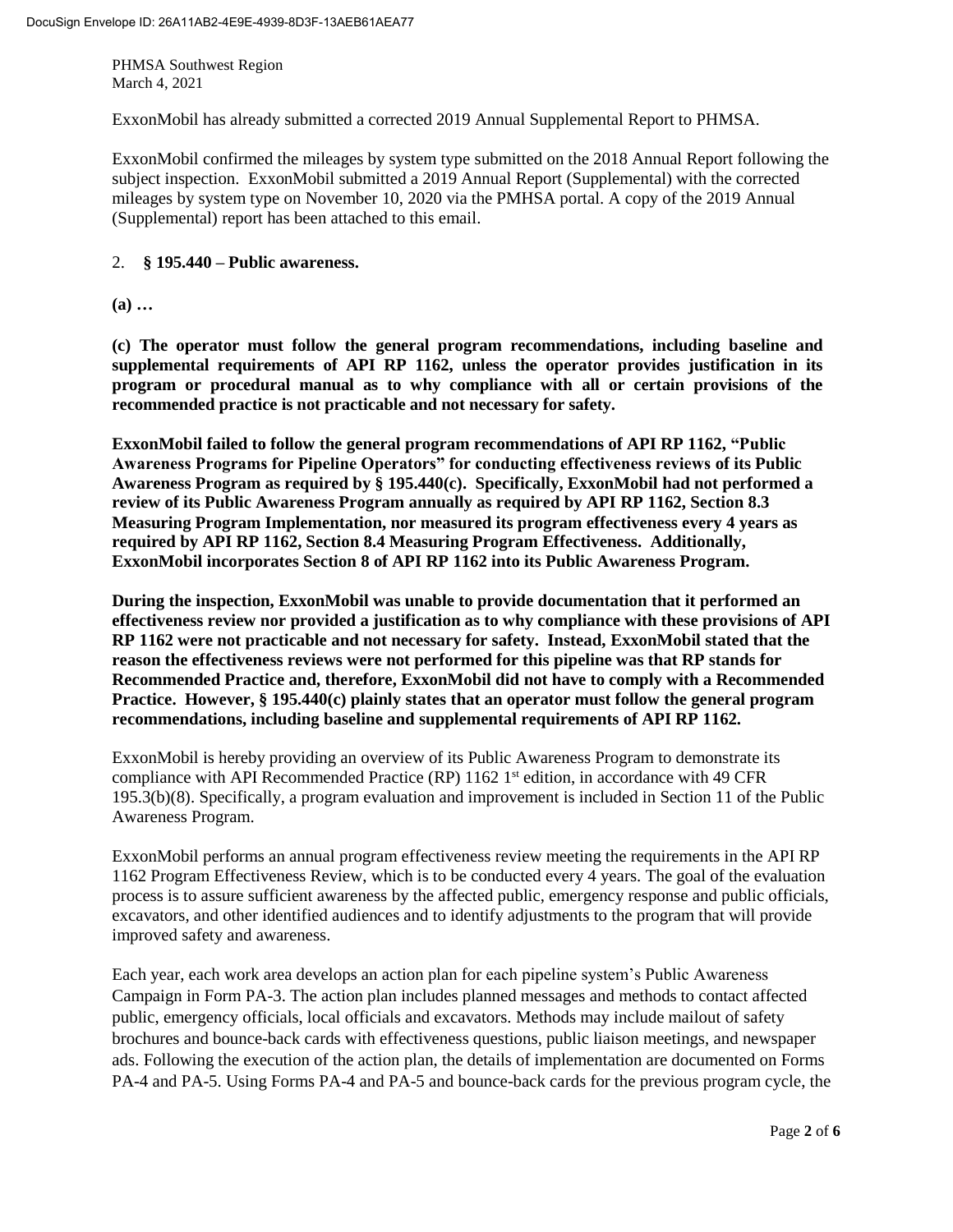Public Awareness Program administrator completes form PA-6 to indicate compliance with regulatory requirements, measurements of performance, and recommendations for improvement in the plan.

The objective of ExxonMobil's program evaluation, as documented on Form PA-6, is to address the program implementation and effectiveness. The specific evaluation questions are listed below:

Program Implementation

- Is the Public Awareness Plan supported by management?
- Are we doing what we say we will do in the Public Awareness Plan?
- Is the Public Awareness Plan implemented through clear action plans?
- Are key personnel responsible for plan implementation accountable?

Program Effectiveness

- Are program materials readable and understandable by most of the intended audience?
- Do program materials covey the messages?
- Do program materials reach intended audiences?
- Would a significant proportion of the intended audience recall the most important messages relayed?
- Does the Public Awareness Plan achieve its goals in an efficient manner?

ExxonMobil measures the program implementation using the following forms, which are reviewed annually to assess the implementation of the plan:

- Form PA-2, which documents local knowledge and parameters which may potentially affect persons and institutions
- Form Excavator List (EL), which identifies frequent or problem excavators in the area
- Form PA-3, Comparison of area action plans with activities, including Public Liaison Meetings and one call update and participation, brochures mailed and newspaper ads run.

ExxonMobil has established a variety of measures to gauge program effectiveness. Direct communication such as bounce-back reply messages can provide data about the general function of the program. To measure effectiveness of the plan and program, the following information is collected and compared to previous program years to indicate trends:

- Incidents or accidents resulting from third party activity
- Total leaks and leaks per mile on pipelines covered under the plan
- Total leaks and leaks per mile due to outside forces or construction activity
- Total pipeline safety brochures mailed by audience type
- Total newspaper ads run
- Total number of public liaison meetings conducted
- Total bounce-back cards received as percentage of total mailed
- Bounce-back survey results basic understanding of message (average of questions 1-4)
- recognition of a leak, leak response, emergency contacts, pipeline proximity, and overall level of Bounce-back survey results –knowledge gained (trend in specific answers: purpose of markers, concern about pipeline operations)

#### 3. **§ 195.442 – Damage prevention program.**

 **(a) Except as provided in paragraph (d) of this section, each operator of a buried pipeline must carry out, in accordance with this section, a written program to prevent damage to that pipeline from excavation activities. For the purpose of this section, the term "excavation activities"**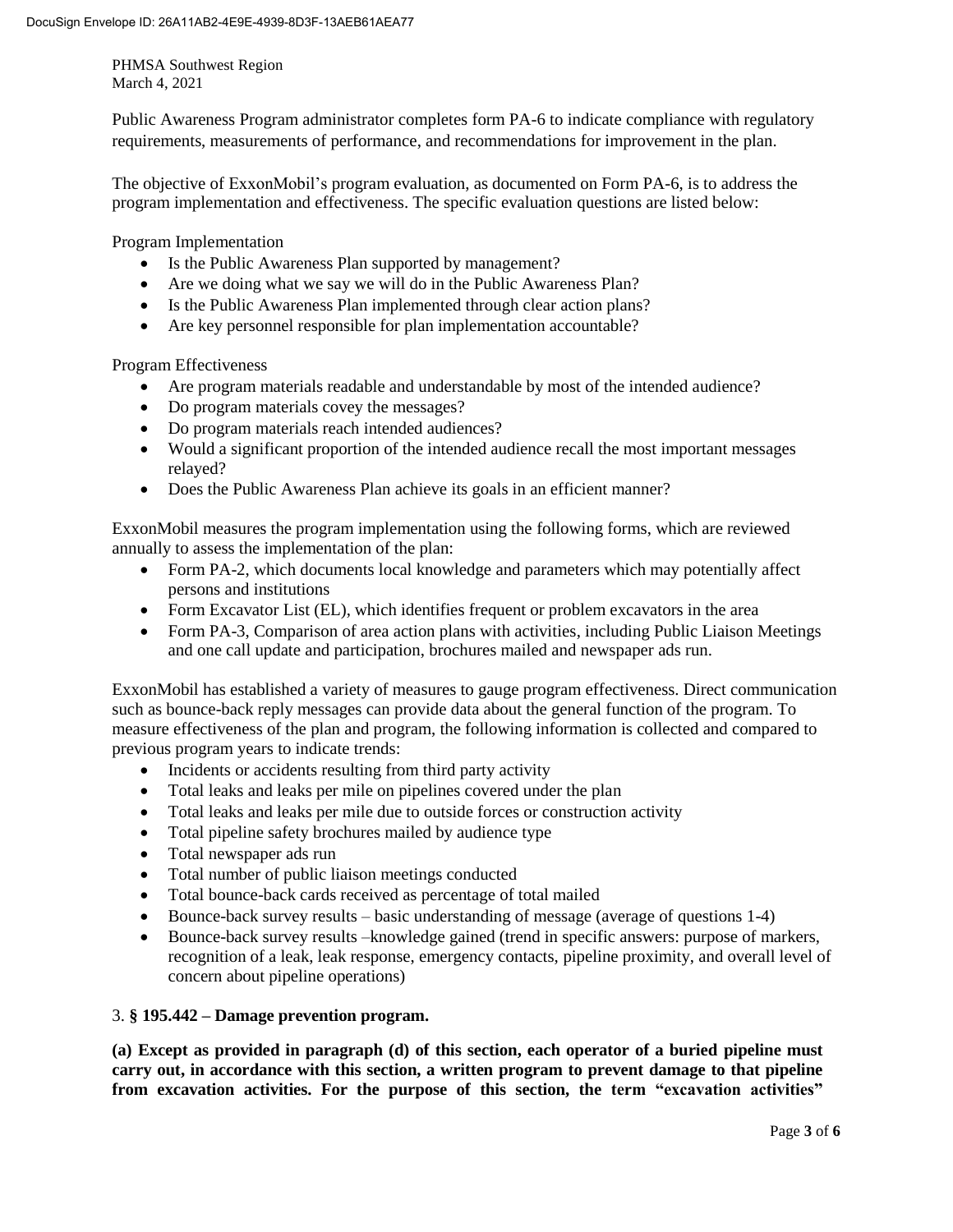**includes excavation, tunneling, backfilling, the removal of aboveground structures by either explosive or mechanical means, and other earthmoving operations.** 

 **ExxonMobil failed to carry out its written damage prevention program to prevent damage to its**  pipeline from excavation activities.  **Emergency Manual (OM&E Manual) dated December 20, 2019, "Section: 2.3.5 Damage Prevention Program", requires that a "list of local excavators who have significant activities in the work area or who have caused problems" in connection with ExxonMobil pipelines, should be reviewed annually and documented on DOT Form EL. Following the annual review of the excavator list, ExxonMobil's DOT Subject Matter Expert is to complete a mail out pursuant to the Public Awareness Program, which includes excavators identified on DOT Form EL. exxonMobil's** written Operations, Maintenance, &

 **PHMSA inspectors reviewed ExxonMobil's completed DOT Form EL dated October 25, 2015, three excavators listed. However, when the 2019 mailing list of excavators was reviewed, PHMSA inspectors found that the mailing list was not updated as required to include the three excavators identified on the DOT Form EL. Therefore, ExxonMobil did not comply with its own written**  damage prevention program to prevent damage to its pipeline from excavation activities in **September 20, 2016, December 11, 2017, November 28, 2018, and December 12, 2019, and found accordance with § 195.442.** 

 The OME Manual Section 2.3.5 Damage Prevention Program, requires that a "list of local excavators who have significant activities in the work area or who have caused problems" in connection with ExxonMobil pipelines, should be reviewed annually and documented on DOT Form EL.

 Annual review of the excavator list including completing a mail out pursuant to the Public Awareness Program is completed by the DOT Subject Matter Expert. Failure to include the three excavators was an administrative oversight. ExxonMobil will take this opportunity to update the "list of local excavators" to include the three excavators identified in the DOT Form EL and to complete a mail out as described in the Public Awareness Program.

### 4. **§ 195.505 – Qualification program.**

**Each operator shall have and follow a written qualification program. The program shall include provisions to:** 

### **(a) …**

 **state agency has verified that it complies with this section. Notifications to PHMSA may be submitted by electronic mail to [InformationResourcesManager@dot.gov,](mailto:InformationResourcesManager@dot.gov) or by mail to ATTN: (i) After December 16, 2004, notify the Administrator or a state agency participating under 49 U.S.C. Chapter 601 if the operator significantly modifies the program after the administrator or Information Resources Manager DOT/PHMSA/OPS, East Building, 2nd Floor, E22-321, New Jersey Avenue SE., Washington, DC 20590.** 

 **Qualification Program (OQ Program) in the year 2019. ExxonMobil's written OQ Program, requirement that once the OQ Program "has been inspected by the Pipeline and Hazardous ExxonMobil failed to notify the Administrator of significant modifications made to the Operator "Section 1.6.3 Notification of Significant Changes to PHMSA and State Agencies" contains a Materials Safety Administration (PHMSA) and/or State Regulatory Agencies, high impact changes will be submitted to these agencies."**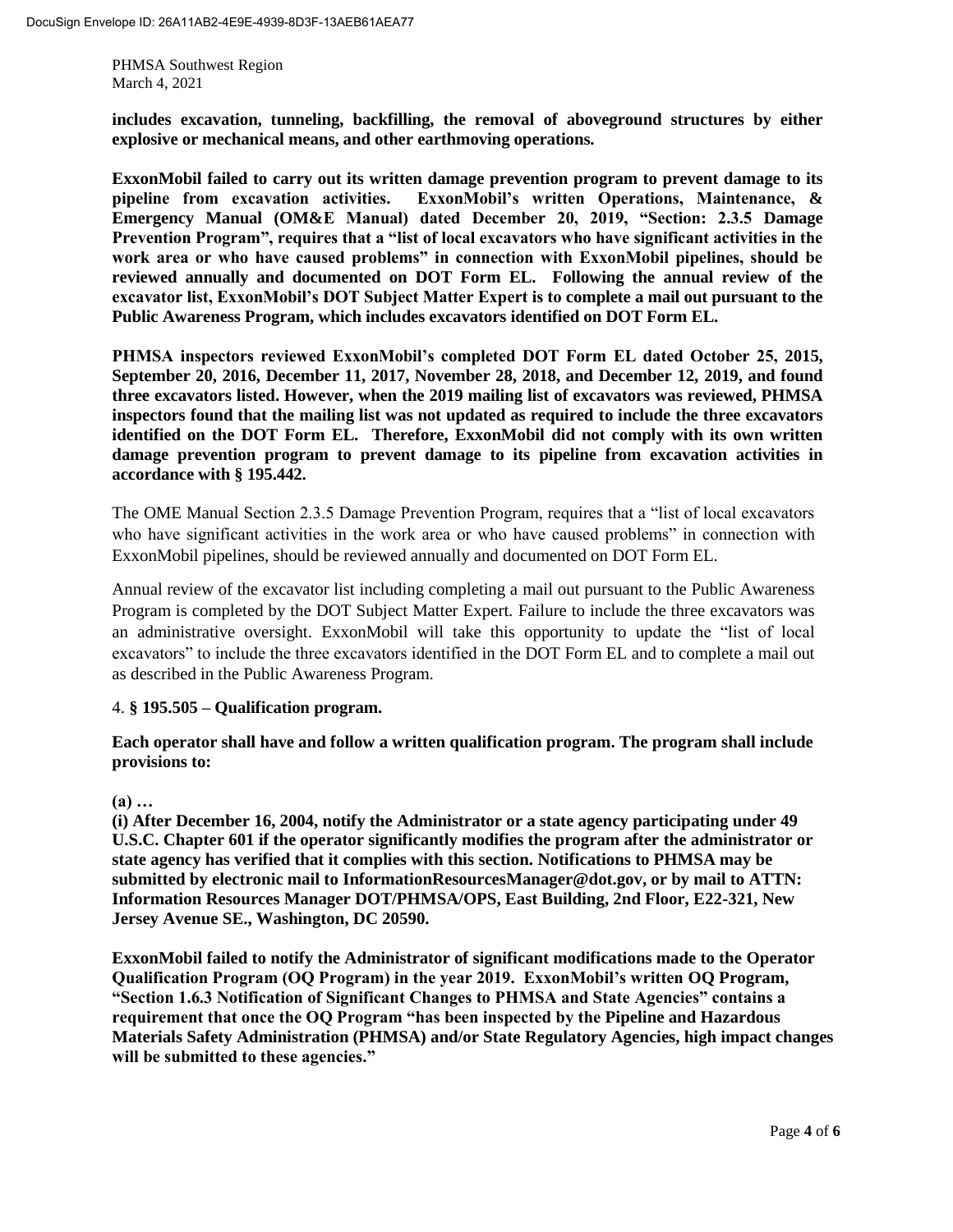**assets covered by the OQ Program, which included approving OQ modules for various covered service provider, therefore changing the acceptable method of evaluations. PHMSA inspectors reviewed Pipeline Data Mart OQ Notifications for OPID 4908 and found no previous OQ ExxonMobil completed a wide range of changes in its 2019 OQ Program to include the removal of tasks, changes in course materials, and replacing computer-based training with a third-party Notification submissions. During the inspection, PHMSA inspectors requested documentation of the most recent OQ Notification, but ExxonMobil was not able to provide any records of any submissions to PHMSA.** 

 ExxonMobil made "significant" modifications to its Operator Qualification Program (OQ Program). The OQ Program Section 1.6.3 Notification of Significant Changes to PHMSA and State Agencies states: As described more fully below, ExxonMobil respectfully disagrees with PHMSA's determination that "Once this plan has been inspected by the Pipeline and Hazardous Materials Safety Administration (PHMSA) and / or State Regulatory Agencies, high impact changes will be submitted to these agencies in writing with a letter accompanying the program to explain the changes. This notification will be addressed to PHMSA and the applicable State Regulatory Agency headquarters."

In CPF 4-2021-013-NOPV, the following have been identified as significant changes requiring notifications to the Administrator:

- o Removal of assets covered by the OQ Program
- o Approving OQ modules for various covered tasks
- o Changes in course materials
- o Replacing computer-based training with a Third-Party service provider; therefore changing the acceptable method of evaluations

However, ExxonMobil did not notify the Administrator because the changes listed above were determined to be *insignificant* changes to the OQ Program.

- The removal of the Mobile Bay pipeline system, located in Mobile, Alabama, did not affect the OQ Program implemented at the Santa Ynez Unit facility off the coast of Santa Barbara, California. Though both assets are operated by ExxonMobil, they are stewarded by asset-specific personnel focused on the personnel needs and requirements of each pipeline system.
- Course materials (i.e., Computer Based Training or OQ Modules) were replaced with newer content from the same Third-Party service provider, in order to improve its effectiveness.
- The method of evaluation for ExxonMobil's OO Program was not revised. Method's to determine an individual's ability to perform a covered task include a knowledge based component in addition to a hands-on observation.

### 5. **§ 195.555 – What are the qualifications for supervisors?**

**You must require and verify that supervisors maintain a thorough knowledge of that portion of the corrosion control procedures established under § 195.402(c)(3) for which they are responsible for insuring compliance.** 

**ExxonMobil failed to require and verify that supervisors maintain a thorough knowledge of that portion of the corrosion control procedures established under § 195.402(c)(3) for which they are responsible for insuring compliance.** 

**ExxonMobil's OM&E Manual, "Section 5 Personnel Training and Review" states, "Supervisors must maintain a thorough knowledge of that portion of the corrosion control procedures for which they are responsible for insuring compliance. Annually, supervisors will indicate, by signing DOT**